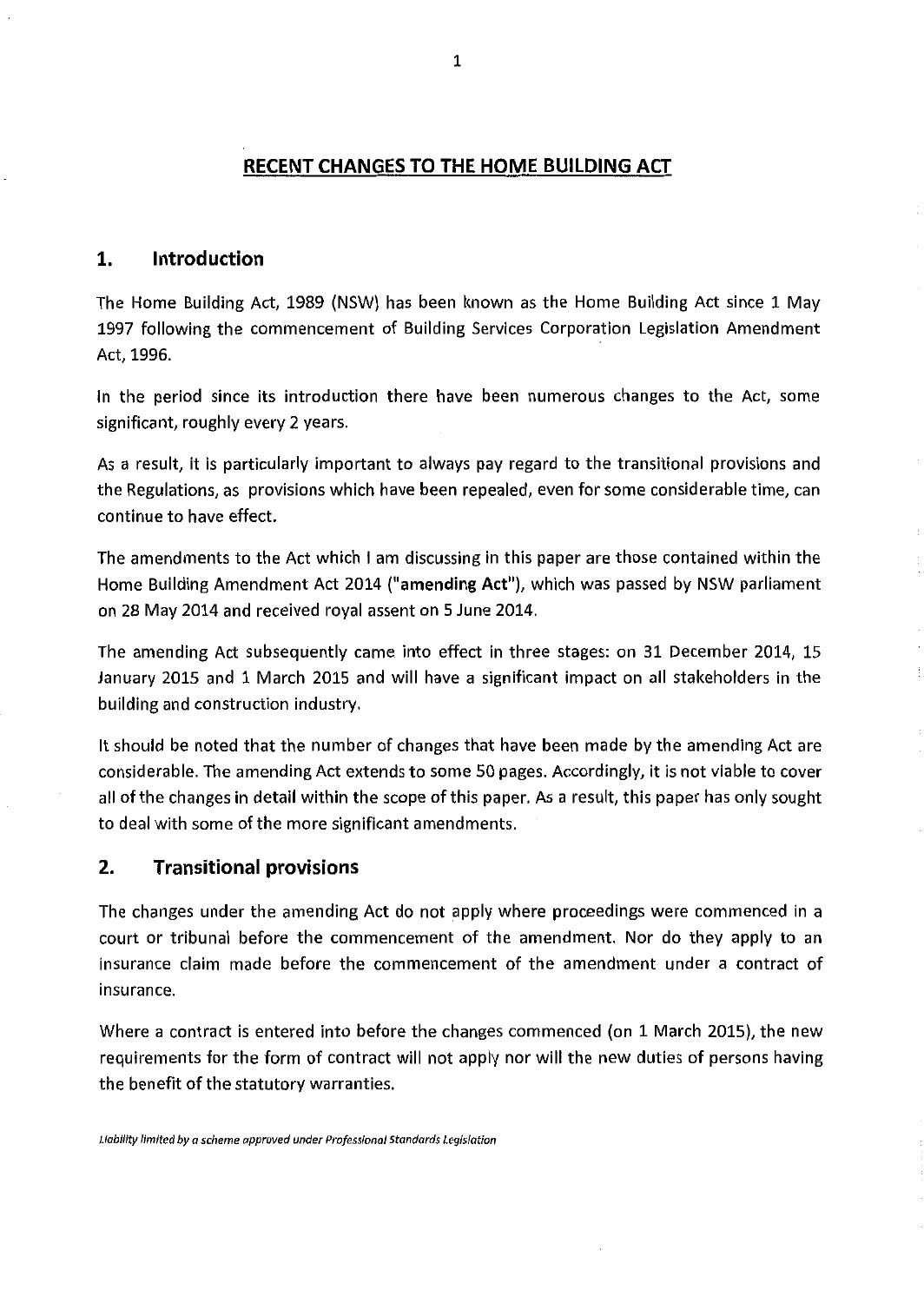## **3. Licensing requirements**

Under the previous Act, builders and tradesmen engaged in works with a contract value of less than \$1,000 were not required to hold a building licence. From 15 January 2015 under the amending Act, that threshold has been increased to \$5,000. However, as before, this threshold does not apply to specialist work such as plumbing, electrical work etc. for which a licence is always required.

## **4. Maximum Deposits (Section 8)**

Under the existing Act, the maximum deposit for residential building work was 10% for contracts up to \$20,000 and 5% for contracts greater than \$20,000. From the commencement of the amending Act, a fIat 10% will apply to residential building contracts of any value. Note that deposits beyond these amounts expose the contractor to heavy fines  $\frac{1}{2}$  \$22,000 for an individual and \$110,000 for a corporation.

## **5. Progress Payments (Section 8A)**

The amending Act contains an entirely new provision dealing with progress payments.

Section 8A provides that, for other than a construction contract which is covered by the Building and Construction Industry Security of Payment Act, 1999 (NSW), a progress payment is authorised only if it is one of the following kinds of authorised progress payments:

- The progress payment of a specified amount or specified percentage of the contract price that is payable following completion of a specified stage of the work. That stage must be described in clear and plain language; or
- The progress payment for labour and materials in respect of work already performed or costs already incurred, including any margin, with all supporting documentation such as invoices, receipts etc.

This section applies to all contract with a value greater than \$20,000. A person is not entitled to demand or receive payment of a progress payment unless the progress payment is authorised under this section.

Note that demanding or receiving progress payments other than in accordance with the above, exposes the contractor to heavy fines - \$22,000 for an individual and \$110,000 for a corporation.

*Liability limited by a scheme approved under Professional Standards Legislation*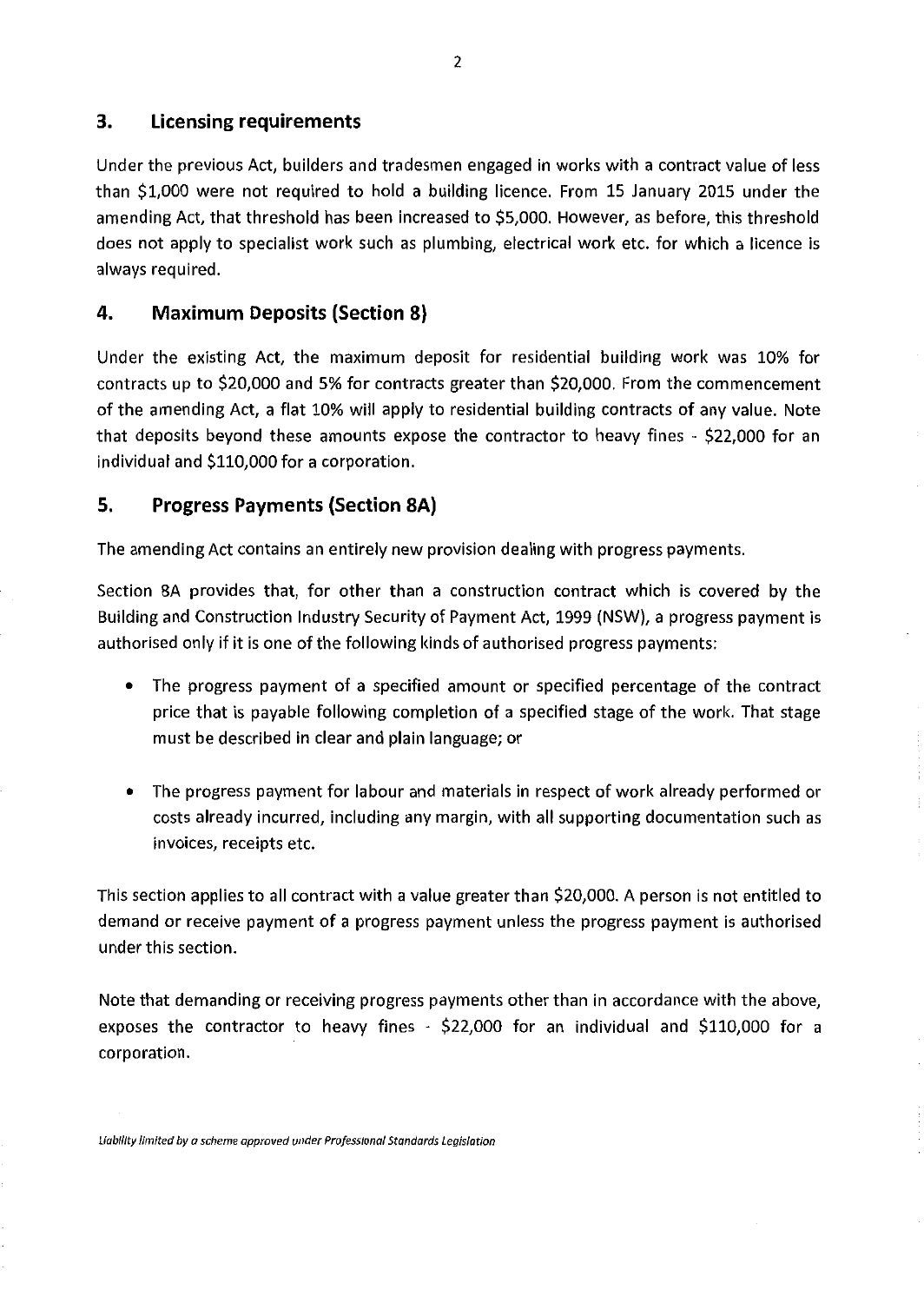This amendment does not apply in respect of a contract entered into before the commencement of the amending Act on 1 March 2015.

# **6. Form of Contracts (Sections 7 and 7AAA)**

Under s.7AAA of the previous Act, the threshold for when a 'small works' written contract was required was for work valued over \$1,000. Under the amending Act, for contracts entered into after 1 March 2015 that threshold has been increased to contracts with a value greater than \$5,000 but less than \$20,000.

Under s.7 of the previous Act, the threshold for when a more detailed written contract was required was \$5,000. Under the amending Act, for contracts entered into after 1 March 2015, that threshold has been increased to contracts with a value greater than \$20,000.

The overall effect is that the more relaxed 'small works' written contracts will be used far more widely. These small works contracts provide less protection to the Owner in that there is no cooling off period, no mandatory contract price warnings, no requirements for checklists etc.

Section 7 of the amending Act imposes a number of other new minimum requirements:

- A maximum deposit of 10% (as discussed above);
- Progress payments (as discussed above);
- A termination statement to the effect that the contract may be terminated in the circumstances provided by the general law and that this does not prevent the parties agreeing to additional circumstances in which the contract may be terminated; and
- Changes to the statutory warranties (as discussed below)

Failure by contractors to enter into contracts after 1 March 2015 which comply with the amending Act may result in fines up to \$110,000, jail for up to 12 months, suspension, cancellation or restrictions imposed on contractor licences as well as statutory bars to the recovery of payment due to the non-compliant contract. Accordingly, it is important that all builders and developers ensure that any new contracts that they enter into after 1 March 2015 take into account the amendments to the Act.

## **7. Statutory warranties (Section 18B)**

Section 18B(a) has been modified such that whereas it previously provided that *"the work will be performed in a proper and workmanlike manner", it now provides that "the work will be done with due* care *and skill". This* change has been made so as to use language that is

*Uobillty limited by a scheme approved under Professional Standards Legislation*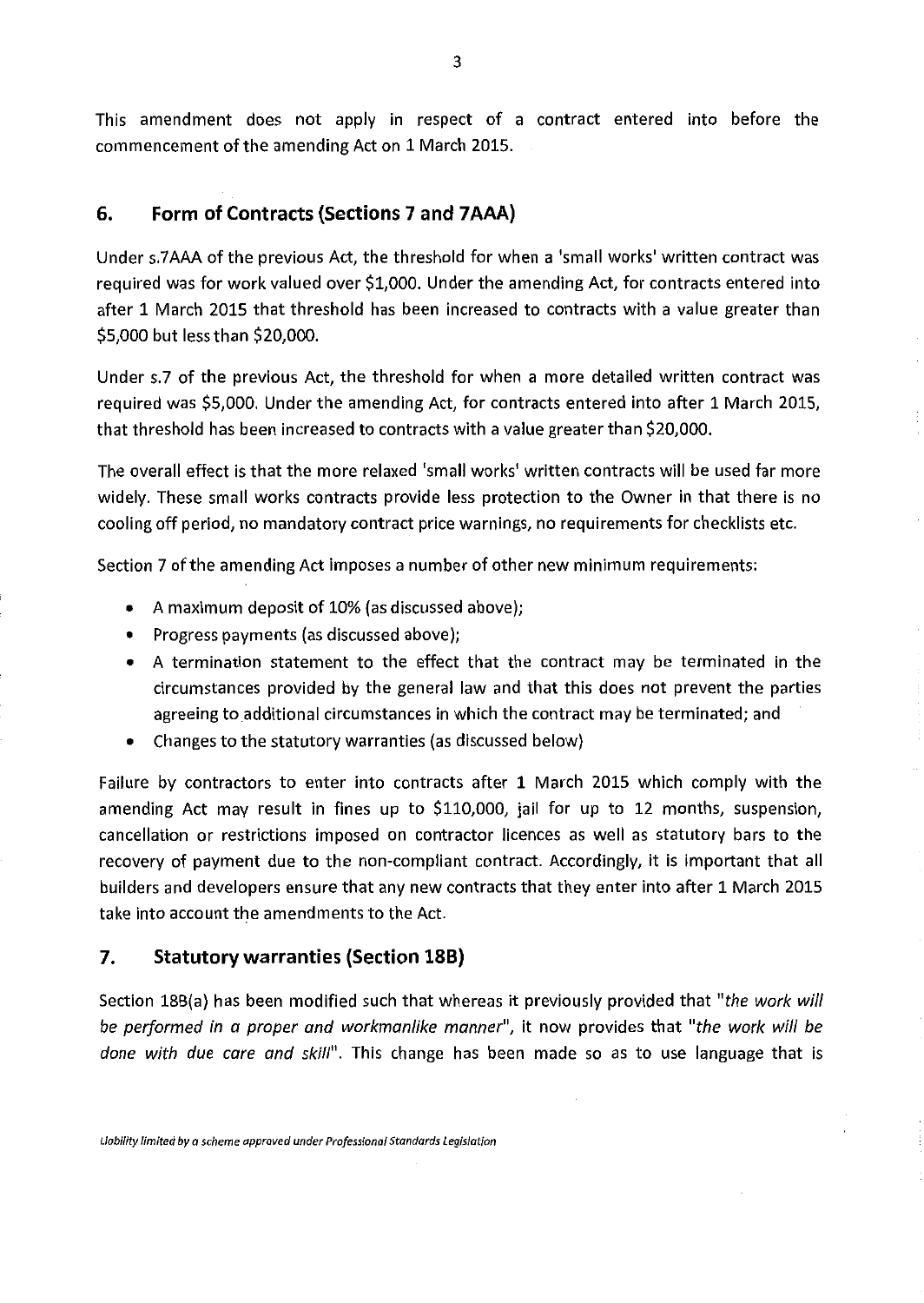consistent with the Australian Consumer Law. Otherwise, this change seems to be of no real practical effect.

Regardless, all form of contracts that are entered into after 1 March 2015 need to be updated to reflect this change in terminology so as to avoid the possibility of being fined,

## **8. Defects (Section 18E)**

Prior to 1 February 2012, proceedings for breach of a statutory warranty had to be commenced within 7 years after the completion of the work to which it relates.

From 1 February 2012, until the amending Act came into operation, proceedings for breach of a statutory had to be commenced within 6 years in the case of a "structural defect", and 2 years in any other case.

Under the amending Act, the term "structural defect" has now been replaced, from 15 January 2015, with the term "major defect in residential building work' **(major defect).** The definition of a major defect consists of two parts. Firstly, it must be a 'major element' such as an internal or external load-bearing component of a building that is essential to the stability of the building, or any part of it (including but not limited to foundations and footings, floors walls, roofs, columns and beams), or a fire safety system, or waterproofing. Secondly, the defect must be such that it causes, or is likely to cause, all or part of the building to become uninhabitable for its intended purpose, destroyed or in threat of collapse.

In part, the definition of 'major defect' is more restrictive than the definition of 'structural defect' in that it does not includes any component (including weatherproofing) that forms part of the external walls or roof of the building. Accordingly, defects such as cracks to walls and floors and a leaking tiled roof may no longer be considered to be a major defect under the amending Act.

However, the definition of 'major defect' has also been widened to expressly include fire safety defects as well as internal waterproofing. These are very common forms of defects especially in large residential developments.

It should be noted that the transitional provisions referred to in Section 2 above apply. This means that this provision applies to contracts entered into before the amending Act came into operation, unless proceedings had been commenced, or an insurance claim was made, before the amendment.

*Lioblity ilmiteci by a scheme approved in der Professional Standards Legislation*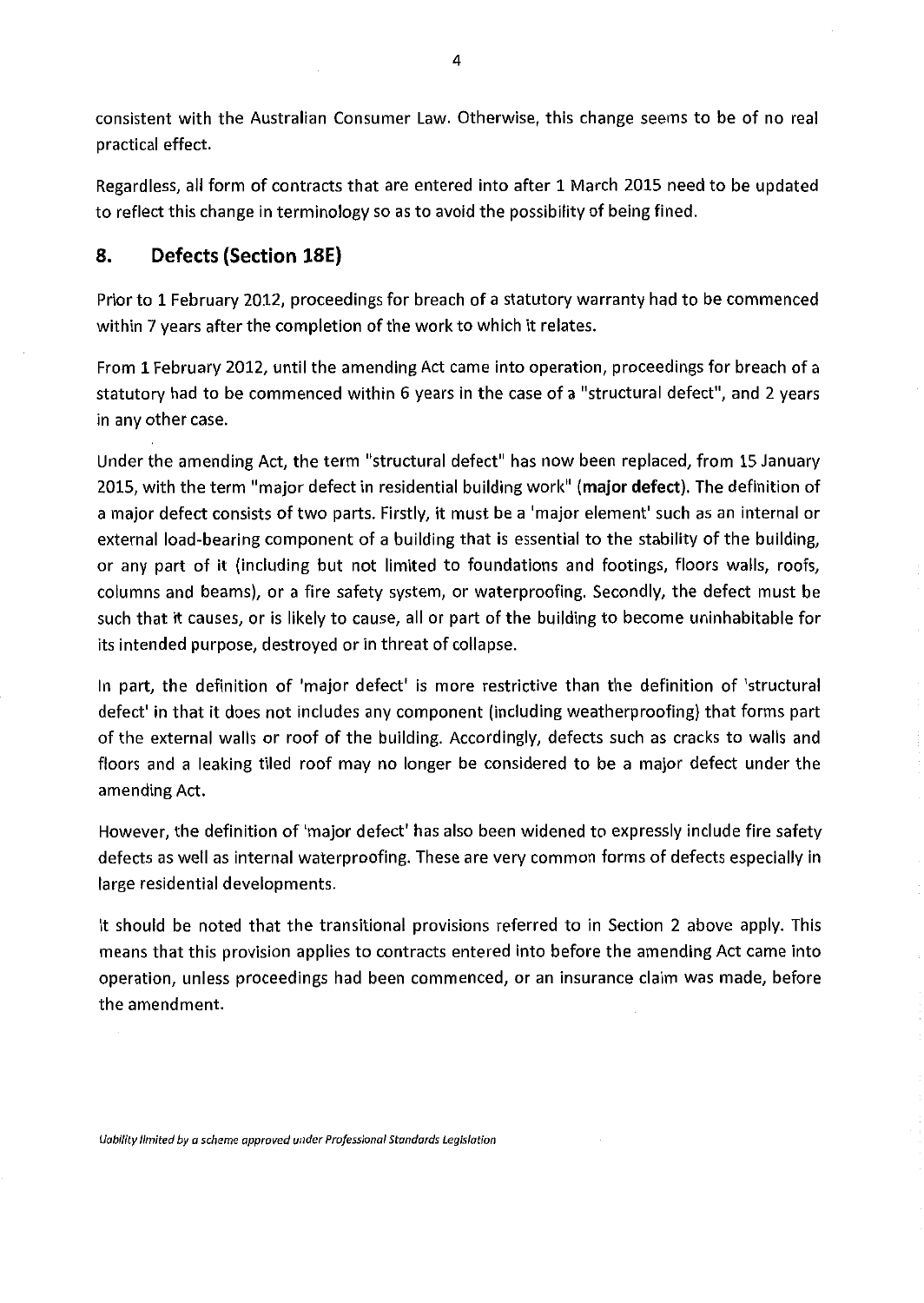### **9. Duty of Owners (Section 18BA)**

Under the amending Act, a new provision has been inserted (Section 18BA), which imposes various duties on persons having the benefit of the statutory warranties ("Owner").

The Owner has a duty to mitigate its loss. The duty to mitigate loss extends to a person who has the benefit of the statutory warranties and therefore includes successors in title (i.e. subsequent purchasers) and non-contracting owners.

However, the onus of establishing a failure to mitigate is on the party alleging the failure.

When a breach of a statutory warranty becomes apparent, the Owner is now under a duty to make a reasonable effort to notify the relevant person, such as the developer, builder and/or tradesperson, of the breach within 6 months after the breach becomes apparent.

The Owner is also under a duty to not unreasonably refuse access to the relevant person for the purposes of rectifying the breach.

In the event that any failure to comply with a duty is established in proceedings before a court of tribunal, then any such failure is a matter that the court or tribunal may take into account. However, if the failure is a failure to comply with the duty to allow reasonable access, then the court or tribunal must take the failure into account.

Under s.480(2) of the amended Act, a tribunal can make an order for rectification work to be undertaken even if the applicant is not seeking such an order. Under the previous Act, no order to that effect could be made unless the applicant sought such an order.

Under s.48MA of the amended Act, a court or tribunal determining a building claim which involves an allegation of defective work is to have regard to the principle that rectification of the defective work by the responsible party is the preferred outcome.

The above changes to Act not only impose onerous duties on the Owner, but will also clearly benefit builders as they will be able to mitigate rectification costs by undertaking the work themselves. Previously, the Owner could refuse to provide access simply because it did not like the builder and/or did not want the builder to return.

A further benefit to the builder is that under s.92(5) of the amending Act, a contract of insurance that is still in effect extends to any rectification work undertaken by the builder. This means that a separate contract of insurance is not required in relation to the rectification work.

It should be noted that the duties do not apply in respect of a contract entered into before the commencement of the amending Act on 1 March 2015.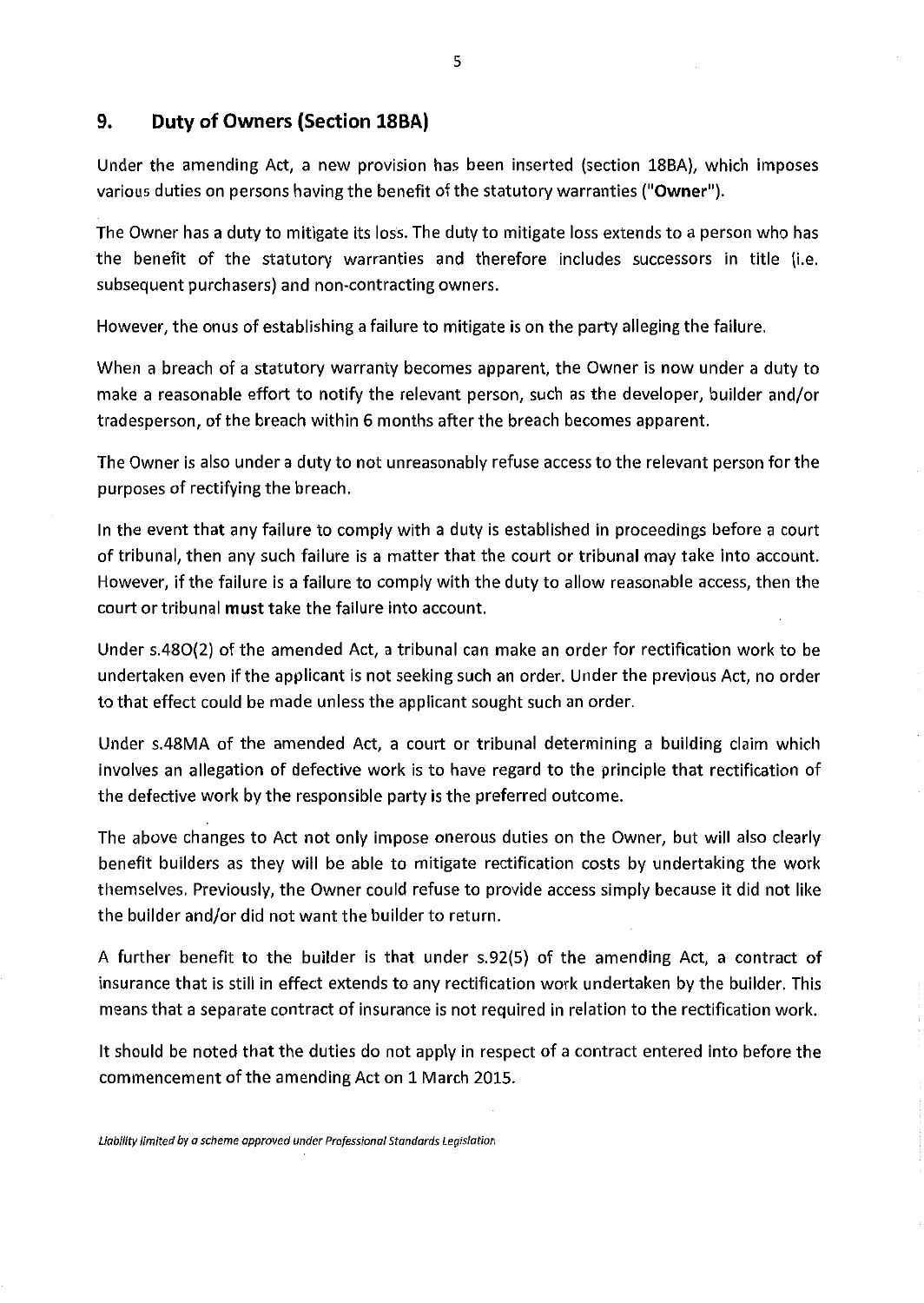### **10. Defences to breaches of statutory warranties (Section 18F)**

Under the previous Act, the builder had a defence against the statutory warranties if it could prove that the breach of which the Owner complained arose from instructions given by the Owner, which were contrary to the advice in writing of the builder.

Under the amended Act, it is also a defence where a builder relies on written instructions given by a relevant professional (architect, engineer, surveyor, building expert etc) acting for the Owner and who is independent of the builder, before the work was done or confirmed in writing by the relevant professional after the work was done.

A relevant professional is someone who is independent of the builder in the sense that he was:

- a) not engaged by the builder to provide any service or do any work for the builder;
- b) not engaged on the basis of a recommendation or referral by the builder; or
- c) not within the previous 3 years, a close associate of the defendant.

This new defence is not available for a contract entered into before the commencement of the amending Act on 15 January 2015.

#### **11. Date of completion of new buildings in strata schemes (Section 3C)**

Under s.3B of the previous Act, completion occurred on the date that the work was completed within the meaning of the contract under which the work was done. Alternatively, if the contract did not provide for when the work was complete, then it was taken to have occurred on practical completion which was presumed to be the earlier of:

- a) the date the contractor handed over possession;
- b) the date the contractor last attended the site;
- c) the date of issue of an occupation certificate; or
- d) the date that is 18 months after the issue of an owner-builder permit.

Unsurprisingly, there were numerous disputes as to the date when a building had been completed, particularly in relation to strata schemes, where the situation was distinctly unclear.

Under s.3C of the amending Act, which only applies to strata schemes, completion is achieved on the date of issue of an occupation certificate that authorises the occupation and use of the whole of a building. It needs to be borne in my mind though, that the relevant occupation certificate may be an interim occupation certificate and not just the final occupation certificate. If there is more than one building in the strata scheme, then each building is considered separately as if there was a separate contract for each separate building. This means that the date of completion of two or more buildings in a strata scheme may be different.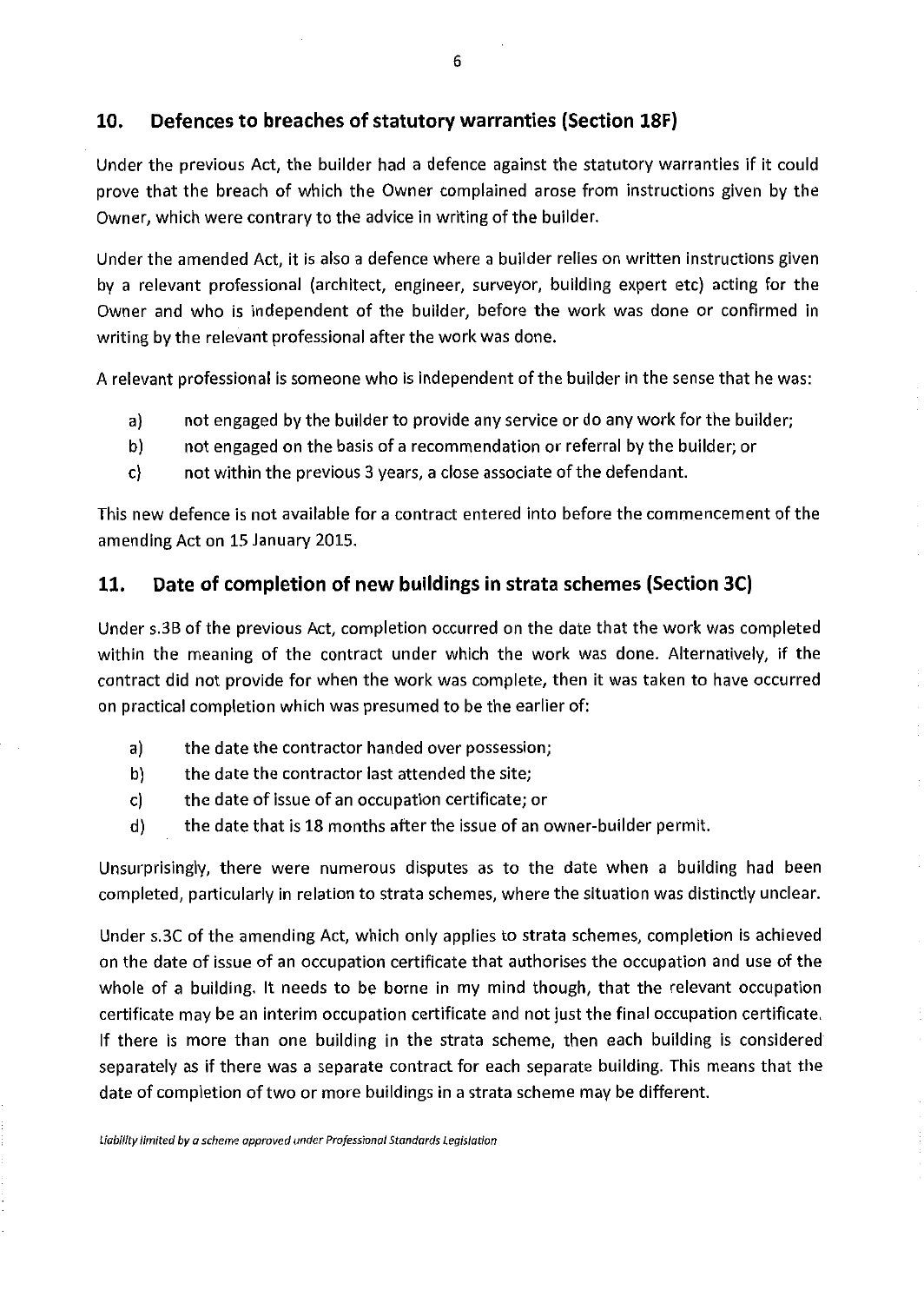This amendment became effective on 15 January 2015 and will apply retrospectively unless caught by the general exceptions referred to above.

## **12. Owner-builders (Sections 31, 32 and 95)**

Under the amending Act, from 15 January 2015 an owner-builder is required to complete an owner-builder course for building work valued over \$20,000. Previously, the value of the building work had to be over \$12,000.

Although owner-builders were previously required to have a valid construction induction card, under the amending Act this card must now be provided as part of the application for an owner-builder permit.

Whereas previously owner-builder permits were issued for a dwelling comprising a dual occupancy, owner-builder permits will generally not be issued for such occupancies except under special circumstances.

Whereas under the previous Act, an owner-builder was required to obtain Home Owners Warranty Insurance for any work that was undertaken as an owner-builder, s.95 now provides that such insurance (which is now called "insurance under the Home Building Compensation Fund"), cannot be entered into in relation to owner-builder work which is carried out by an owner-builder. However, the owner-builder must disclose that fact in their contract for sale. Otherwise the contract is voidable at the option of the purchaser before the completion of the contract, It should be noted that insurance under the Home Building Compensation Fund is still required when the work is done under a contract between the person who contracts to do the work and the owner-builder and the value of the work is over \$20,000.

## **13. Changes to the definition of residential building work (Schedule 1)**

Under the amending Act, internal painting work done does not fall within the definition of 'residential building work' unless it is part of the work to be done under a contract to do residential building work. The inclusion of this exception adds to the list of exceptions which include demolition, carpeting, lifts, escalators, garage doors and some supervision and architectural services.

## **14. Mandatory notification of insolvency, winding up or deregistration**

Under s.22 of the amending Act, a holder of a contractor licence is required to notify NSW Fair Trading within 7 days if it becomes bankrupt or insolvent, wound up or is deregistered. Once that notification is given, NSW Fair Trading must cancel the contractor licence except in certain limited circumstances including where the licence is subject to a condition that the holder not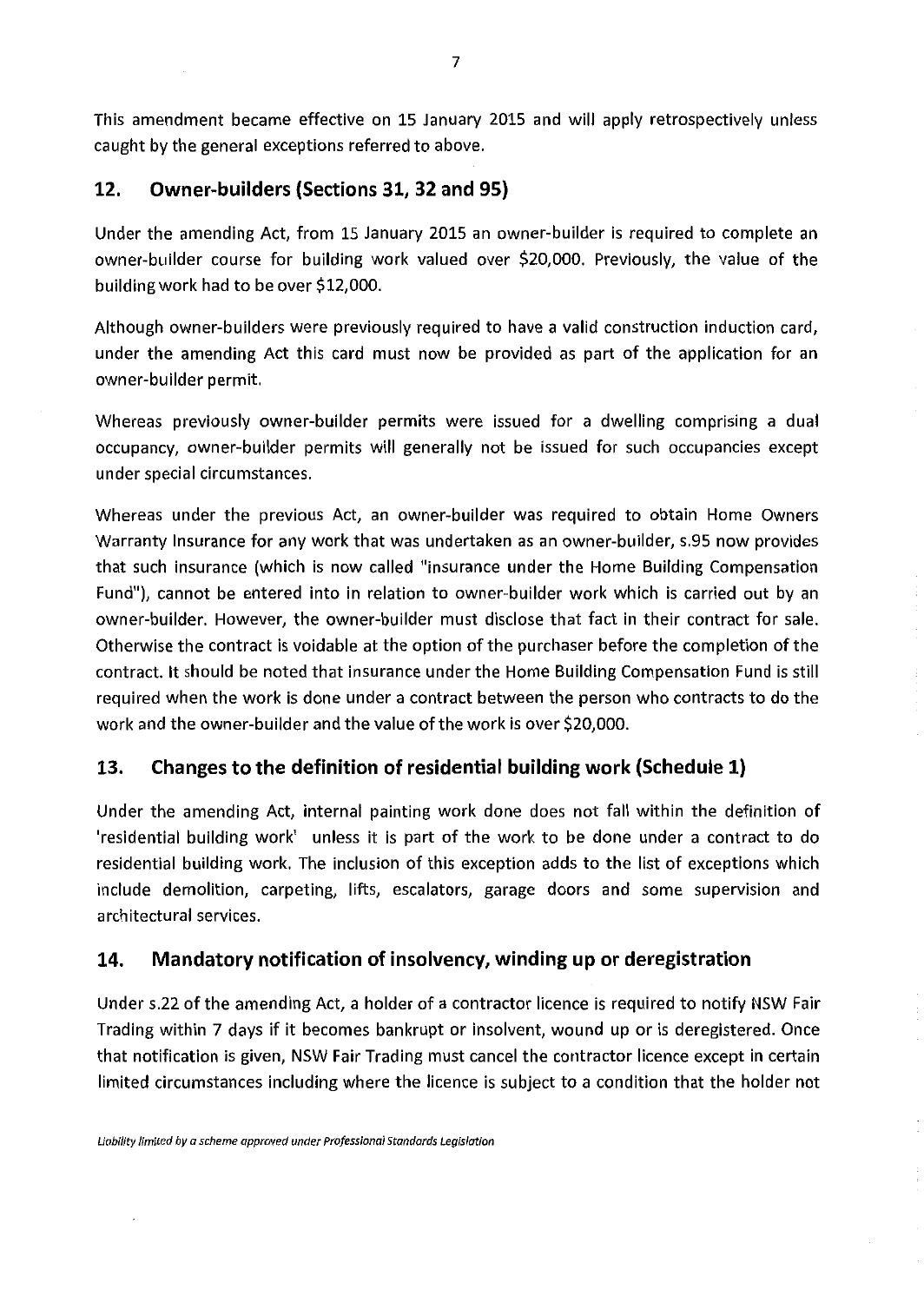do work if the contract price exceeds \$20,000 or there is no evident risk to the public that the licensee will be unable to complete any contract.

Failure to notify within this period could result in a fine of \$110,000 and possible jail time can apply to directors and those involved in managing the corporation.

In order to address the ongoing problem of companies being wound up after accruing large amounts of debt, with the controlling person setting up a new company, the eligibility requirements for obtaining new building licences have now become more strict. A person can now be disqualified from holding a licence or certificate if they are not a "fit and proper person"

#### **15. Summary**

In summary, the changes which have been made under the amending Act are clearly more favourable to the Builder, so long as the Builder takes immediate steps to implement the necessary changes.

Overall, the Owner appears to be worse off as a result of these amendments because:

- a. The Builder can now ask for double the deposit that he was previously allowed for contracts greater than \$20,000, before even undertaking any work;
- b. Aside from specialist work, the Builder need not be licensed so long as the value of the residential work is less than \$5,000;
- c. The small works written contract, which provides less protection to the Owners, will be more extensively used as it will apply to contracts with a value less than \$20,000
- d. The Builder does not need to take out insurance under the Home Building Compensation Fund unless the value of the residential work is greater than \$20,000;
- e. The definition of major defects has been, for the most part, narrowed from the previous definition of structural defects;
- f. The Builder's defences to breaches of statutory warranties have been increased; and
- g. The Owner, or any other person with the benefit of the statutory warranties now has an express duty to mitigate its loss. This includes allowing the Builder access to rectify its defects.

25 March 2015

**STEVEN GOLDSTEIN Edmund Barton Chambers**

*&ioM/ity limited by a scheme approved under Professional Standards Legislation*